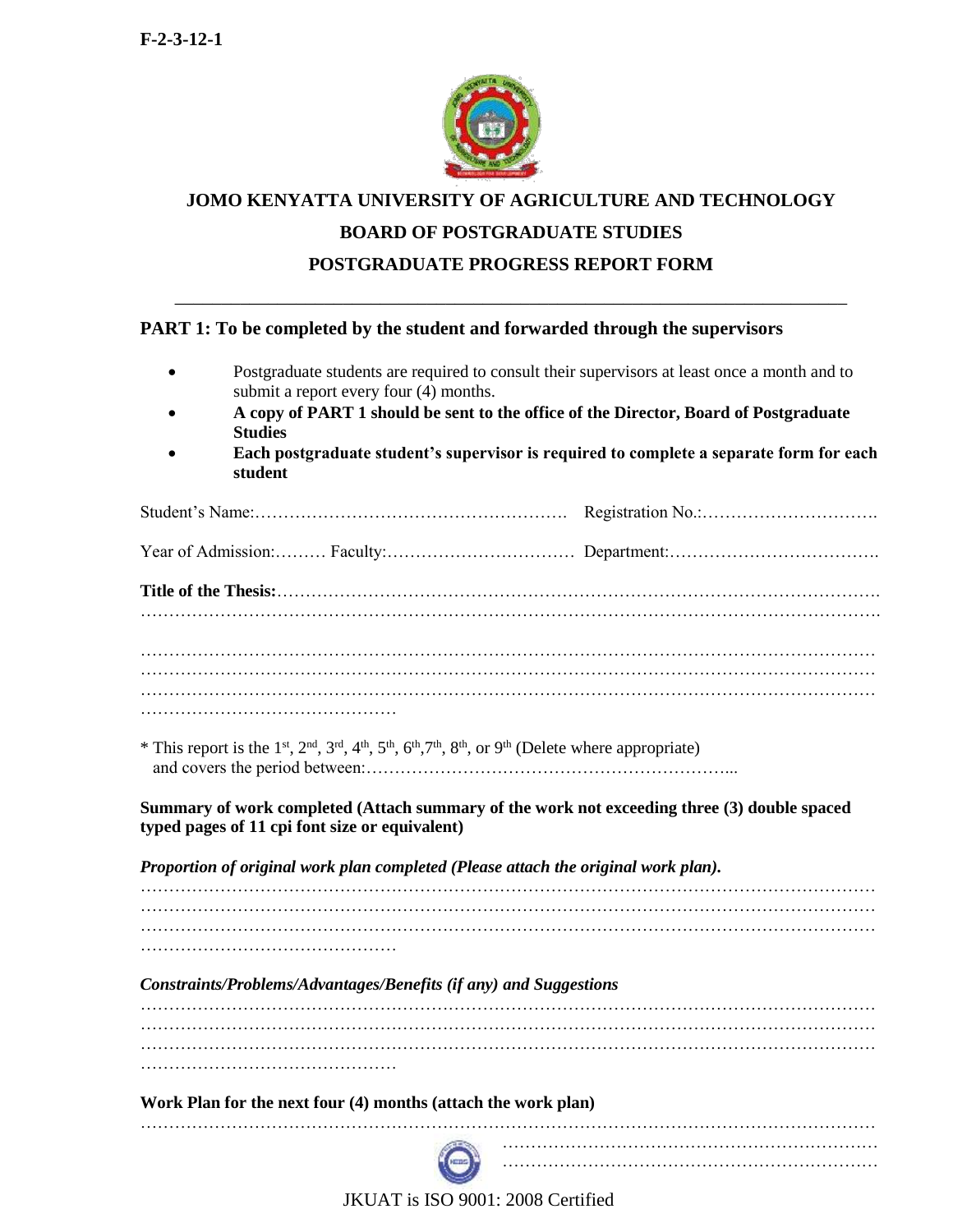## $F-2-3-12-1$

## PART II: To be completed by Supervisors and Chairperson of Department

# **Part A: To be completed by Supervisors**

## Part B: To be completed by Chairperson of the Department

| 0 |  |
|---|--|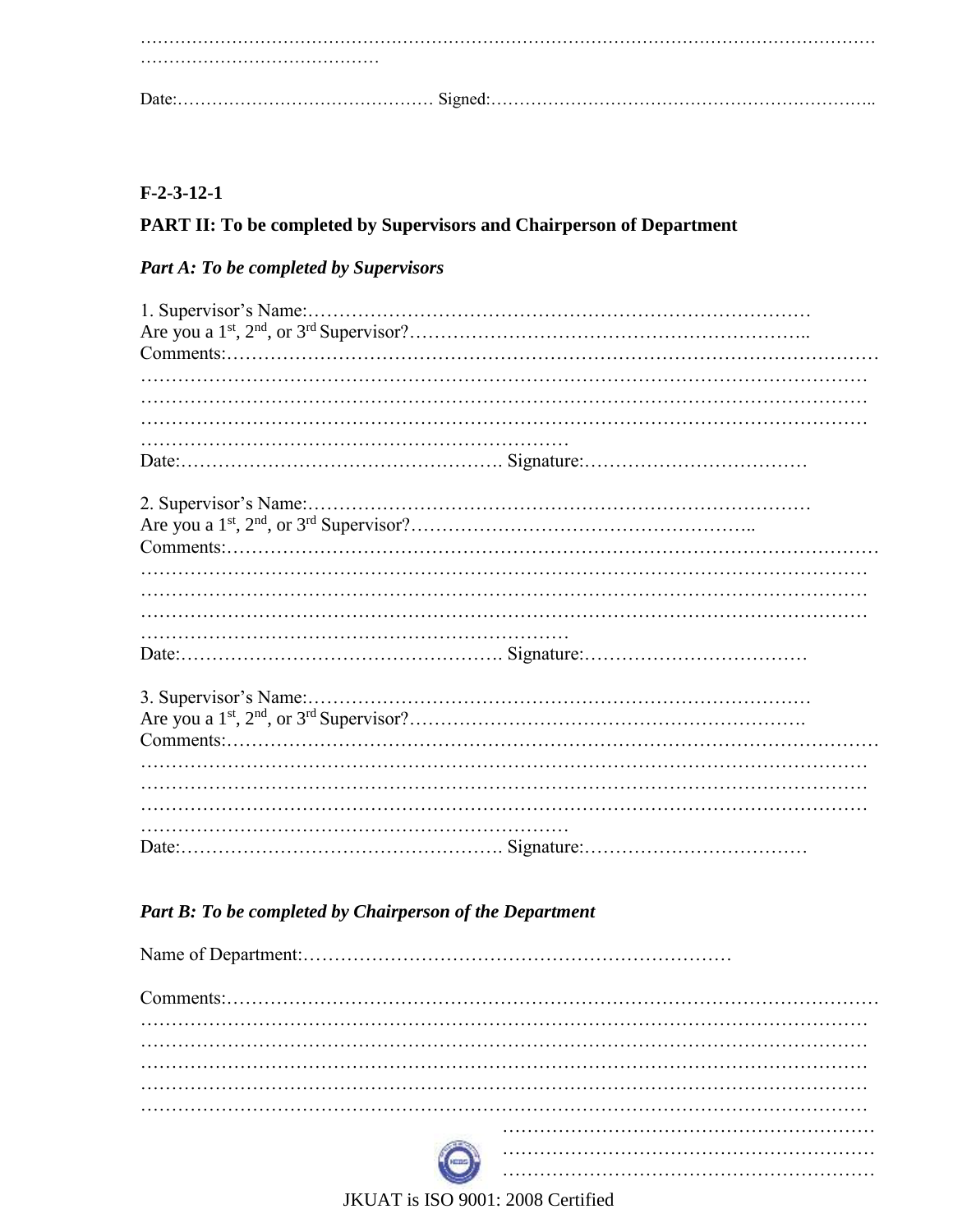